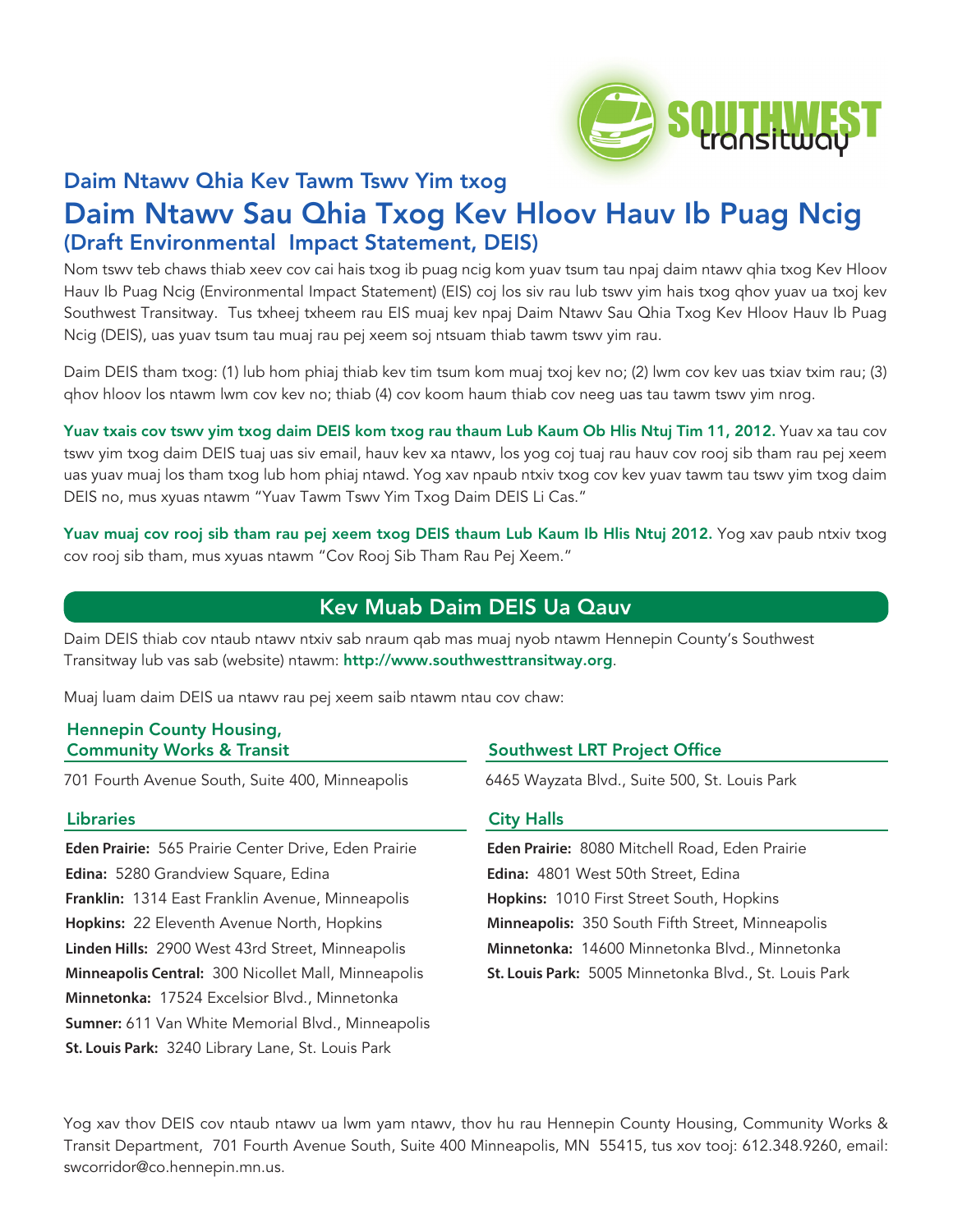### Txog Southwest Transitway

Southwest Transitway yog ib txoj kev tsheb ciav hlau (rail transit) (LRT) 15-mais deb hauv cheeb tsam Minneapolis/St. Paul, txuas ntawm plawv nroog Minneapolis mus rau cov chaw ua si loj hauv Hennepin County, Minnesota, nrog rau cov nroog hauv St. Louis Park, Hopkins, Edina, Minnetonka, thiab Eden Prairie. Nyob ntawm seb soj ntsuam txoj kev twg, qhov kev txiav txim no tseem muaj:

- Qhov rov kho cov kev rau Twin Cities & Western (TC&W) Railway txoj kev siv tsheb ciav hlau thauj khoom uas muaj tam sim no ntawm Canadian Pacific (CP) Railway's Bass Lake Spur thiab Hennepin County Regional Rail Authority's (HCRRA's) Cedar Lake (Kenilworth Corridor) mus rau Minneapolis Northfield & Southern (MN&S) Railway Subdivision thiab Burlington Northern Santa Fe's (BNSF's) Wayzata Cheeb Tsam; los yog
- Qhov chaw uas LRT thiab TC&W kev siv tsheb ciav hlau thauj khoom sib koom ua ke ntawm cov kev tsheb ciav hlau uas kho dua ntawd ntawm CP's Bass Lake Spur and HCRRA's Cedar Lake (Kenilworth Corridor).

Tau soj ntsuam txog ib txoj kev tsheb ciav hlau uas tej zaum yauv muaj rau cheeb tsam sab qab teb hnub poob hauv Ob Lub Nroog Ntxaib los ntawm Hennepin County Regional Railroad Authority (HCRRA) thiab nom tswv hauv cheeb tsam txij li thaum 1980 nrab los. Tam sim no sam sim suav Southwest Transitway rau hauv Lub Hom Phiaj Hais Txog Cov Cai Rau Kev Thauj Rau Xyoo 2030 (2030 Transportation Policy Plan), cheeb tsam lub hom phiaj txog kev thauj ntev mus; Hennepin County lub hom phiaj txog kev thauj ntev mus; Hennepin County Lub Hom Phiaj Txog Qhov Tsheb Khiav (Hennepin County Transportation System Plan) (TSP); thiab cov hom phiaj txog kev thauj uas ntxaws ntawm cov zos hauv cheeb tsam uas tshawb fawb txog.

Southwest Transitway yog ib txoj kev ntawm ntau txoj kev thauj uas muaj nyob rau hauv Metropolitan Council Lub Hom Phiaj Hais Txog Cov Cai Rau Kev Thauj Rau Xyoo 2030 uas pom tias yuav tau muaj tsheb thauj ntau zog. Southwest Transitway cheeb tsam uas tshawb fawb txog ntawd muaj neeg thiab muaj hauj lwm ntau zuj zus uas tsis txaus rau tsheb mus los ntxiv ntawm cov kev thiab cov kev loj tam sim no uas yuav ua rau lub sij hawm mus los ntawd ntev, qeeb, thiab muaj cov pa phem ntau. Qee qhov chaw hauv Southwest Transitway cheeb tsam tshawb fawb txog ntawd twb muaj vaj ua tse ntau ntau rau lawm. Xav tias yuav muaj neeg caij tsheb heev dua hauv cheeb tsam tshawb fawb uas yuav ua vaj tse tshiab thiab rov kho vaj tse dua ntawd rau.

# Hais Txog DEIS

Thawj lub hom phiaj ntawm Daim EIS yog los pab cov neeg txiav txim hauv kev soj ntsuam txog cov kev hloov uas txuam nrog rau kev ua Southwest Transitway. Daim DEIS yog los sawv cev ua thawj daim ntawv los pab hauv kev soj ntsuam los ntawm nom tswv teb chaws, xeev, thiab zos cov koom haum thiab cov pej xeem hauv qhov kev uas yuav npaj ua no. Daim EIS sau txog lub hom phiaj thiab qhov kev tim tsum hauv qhov kev ua no thiab ua ib qho kev sib tham txog lwm cov kev uas txiav txim txog ntawd. Daim ntawv tseem hais ntxaws txog qhov kev hloov los ntawm kev thauj thiab ib puag ncig ntawm qhov kev ua no thiab tshab txhais txog cov kev siv los txo kom me uas tsim nyog.

Daim DEIS sau tej yam tseem ceeb txog cov kev hloov uas tej zaum yuav muaj feem ua ntej nom tswv teb chaws yuav nqis tes ua qhov kev ua Southwest Transitway. Daim EIS tham txog cov kev hloov los ntawm ib puag ncig ntawm ntau Txoj Kev Txua Ub No (Build Alternatives) uas suav cov tswv yim uas tau txais los ntawm tsoom fwv, xeev, thiab lub zos cov koom haum thiab pej xeem sawv daws. Daim EIS yuav muab yais tawm rau cov neeg txaus siab rau qhov no tau soj ntsuam, nrog rau cov pej xeem, cov pab pawg hauv lub zej zos, cov lag luam, cov nom tswv uas raug xaiv los ntawm pej xeem, thiab cov koom haum pab pej xeem raws li qhov yuav tsum tau ua los ntawm nom tswv teb chaws thiab xeev.

The Federal Transit Administration (FTA) yog nom tswv teb chaws lub koom haum ntaus thawj nyob rau hauv NEPA, thiab Hennepin County Regional Railroad Authority (HCRRA) yog xeev lub koom haum ntaus thawj nyob rau hauv Minnesota Environmental Policy Act (MEPA) rau kev tsim daim DEIS. Txij li thaum Lub Cuaj Hli Ntuj Tim 2, 2011 thaum txais kev ua Southwest Transitway rau hauv nom tswv teb chaws qhov kev pab cuam New Starts, lub koom haum Metropolitan Council tau los ua tus txhawb nqa thiab tus txais nom tswv teb chaws pob nyiaj pab cuam.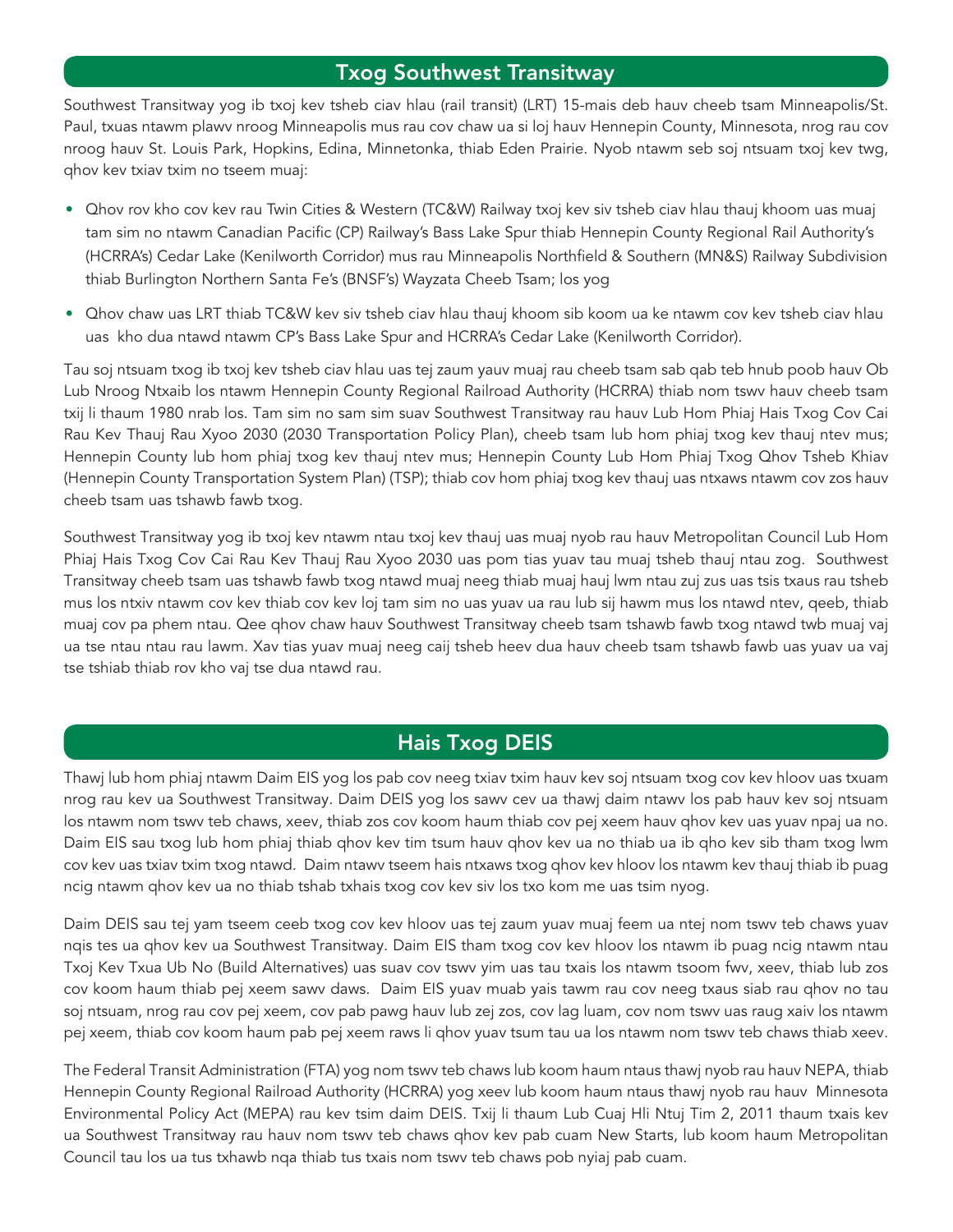# Yog Xav Tawm Tswv Yim Rau Hauv Daim DEIS

Yuav txais cov tswv yim txog Daim DEIS txog Lub Kaum Ob Hlis Ntuj Tim 11, 2012. Muaj ntau txoj kev uas koj yuav tawm tau tswv yim txog Daim DEIS:

- Mus tawm suab hauv cov rooj sib tham rau pej xeem. Yuav pub ob feeb rau cov neeg los hais lus; yuav pub peb feeb rau cov neeg uas sawv cev ib pab pawg. Cov chaw thiab sij hawm uas muaj cov rooj sib tham rau pej xeem muaj raws li nram qab no.
- Siv daim ntawv tawm tswv yim online ntawm: swcorridor@co.hennepin.mn.us
- Sau koj cov kev xav rau hauv daim ntawv sau txog cov kev xav, uas muaj nyob rau ntawm www.southwesttransitway.org thiab muaj nyob rau ntawm cov chaw qhib rau neeg tuaj saib (open houses) thiab cov rooj sib tham.
- Sau cov tswv yim rau hauv ntawv es xa hauv kev xa ntawv mus rau:

 Hennepin County Housing, Community Works & Transit ATTN: Southwest Transitway 701 Fourth Avenue South, Suite 400 Minneapolis, MN 55415

• Teb daim ntawv sau tswv yim, uas yuav muaj rau ntawm cov chaw qhib rau pej xeem tuaj saib thiab cov rooj sib tham rau pej xeem.

Tom qab lub sij hawm uas qhib txais cov tswv yim ntawd kaw lawm, Federal Transit Administration (FTA) thiab Metropolitan Council yuav saib tag nrho cov tswv yim uas tau xa tuaj thiab yuav teb cov tswv yim feem ntau rau hauv Daim Ntawv Kawg Uas Sau Qhia Txog Kev Hloov Hauv Ib Puag Ncig (Final Environmental Impact Statement, FEIS).

# Cov Rooj Sib Tham Rau Pej Xeem

The Hennepin County Regional Railroad Authority (HCRRA) yuav muaj peb lub rooj sib tham qhib rau pej xeem txog daim DEIS. Yuav muaj lub rooj qhib rau pej xeem saib ua ke nrog rau txhua lub rooj sib tham rau pej xeem.

| Lub Kaum Ib Hlis Ntuj                                                                               | Lub Kaum Ib Hlis Ntuj                                                          | Lub Kaum Ib Hlis Ntuj                                                   |
|-----------------------------------------------------------------------------------------------------|--------------------------------------------------------------------------------|-------------------------------------------------------------------------|
| <b>Tim 13, 2012 (Tuesday)</b>                                                                       | <b>Tim 14, 2012 (Wednesday)</b>                                                | <b>Tim 29, 2012 (Thursday)</b>                                          |
| <b>Hennepin County Government</b><br><b>Center</b><br>300 Sixth St., Room A-2400<br>Minneapolis, MN | <b>St. Louis Park City Hall</b><br>5005 Minnetonka Blvd.<br>St. Louis Park, MN | <b>Eden Prairie City Hall</b><br>8080 Mitchell Road<br>Eden Prairie, MN |
| Rooj Qhib Neeg Saib: 4:00 - 5:00                                                                    | Rooj Qhib Neeg Saib: 5:00 - 6:00                                               | Rooj Qhib Neeg Saib: 5:00 - 6:00                                        |
| tsaus ntuj*                                                                                         | tsaus ntuj                                                                     | tsaus ntuj                                                              |
| Rooj Sib Tham: 4:30 tsaus ntuj                                                                      | Rooj Sib Tham: 6:00 tsaus ntuj                                                 | Rooj Sib Tham: 6:00 tsaus ntuj                                          |
| * Theem Pej Xeem Siv (Theem muaj<br>kevtaug saum nruab nrug)                                        |                                                                                |                                                                         |

Lub hom phiaj ntawm cov rooj sib tham no yog los tawm tswv yim txog cov ntsiab lus hauv daim DEIS; yuav tsis txiav txim rau dab tsi li.

Muaj kev pab txhais ntawv rau cov neeg tsis paub lus Asnkiv thiab muaj kev pab ADA thaum uas thov txog. Yog xav thov kom muaj kev pab txhais ntawv los yog kev pab ADA, thov hu rau Hennepin County Housing, Community Works & Transit Department (tus xov tooj: 612.348.9260, email: swcorridor@co.hennepin.mn.us) yam tsawg 14 hnub ua ntej hnub yuav muaj lub rooj sib tham rau pej xeem